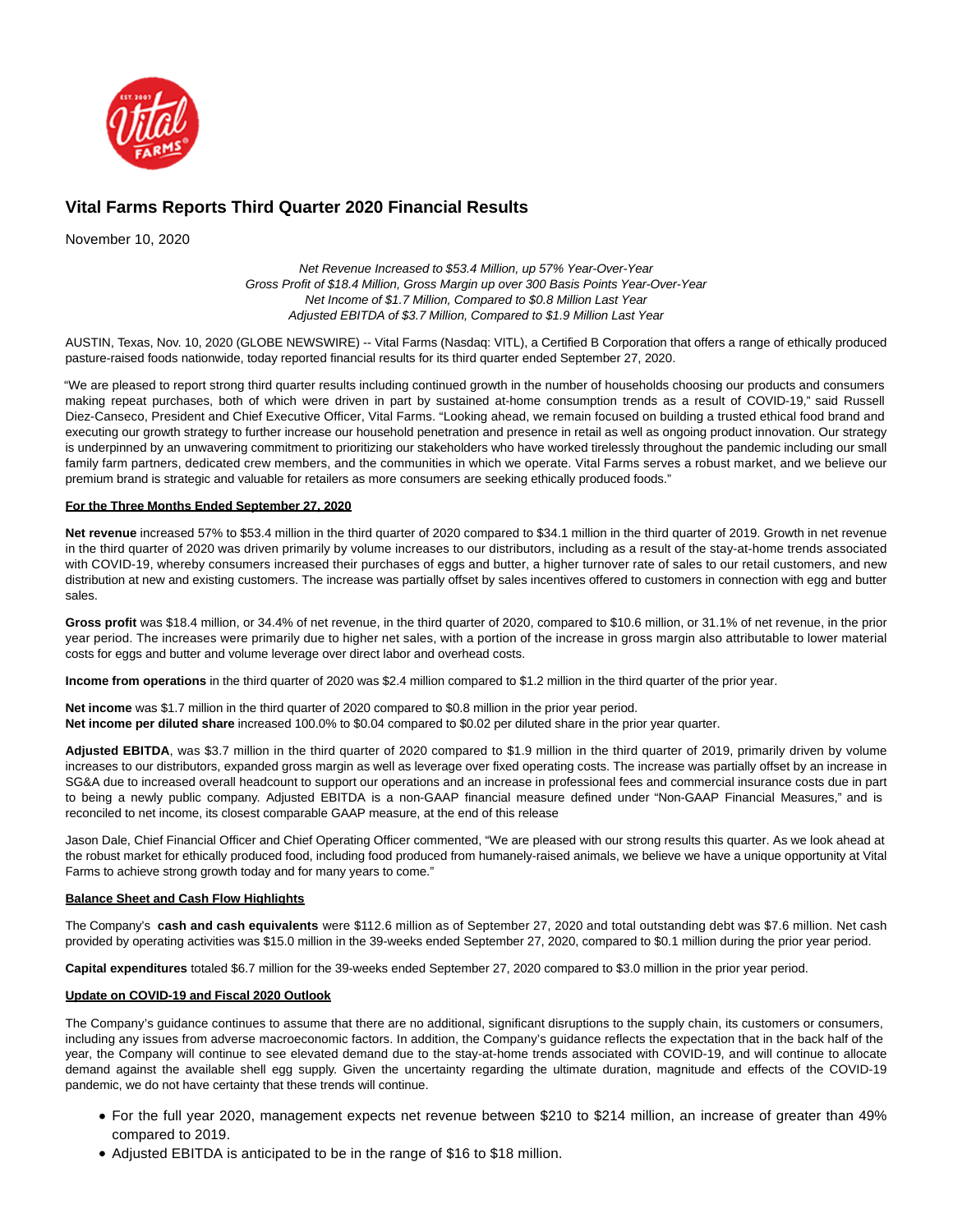The Company cannot provide a reconciliation between its forecasted Adjusted EBITDA and net revenue metrics without unreasonable effort due to the unavailability of reliable estimates for certain items. These items are not within the Company's control and may vary greatly between periods and could significantly impact future financial results.

#### **Conference Call and Webcast Details**

The Company will host a conference call and webcast at 8:30 a.m. ET today to discuss the results. The live conference call webcast can be accessed on the Vital Farms Investor Relations website at [https://investors.vitalfarms.com u](https://www.globenewswire.com/Tracker?data=ZFYnAkqIyF6uBrGY_kUZKKarheik2_vlaXtS2oLlqRmIwn8UPsrr_7PbdYNBq1NaGU7WLa6KSR1pWlZUJY7_I_J1Wagj3VSrm_WO6xWkHVQDFN9wW1VpGqPyCgcRymUT)nder "Events." The webcast will be also be archived.

#### **About Vital Farms**

Vital Farms, a Certified B Corporation, offers a range of ethically produced pasture-raised foods nationwide. Started on a single farm in Austin, Texas, in 2007, Vital Farms is the leading U.S. brand of pasture-raised eggs and butter by retail dollar sales. Vital Farms' ethics are exemplified by its focus on the humane treatment of farm animals and sustainable farming practices. In addition, as a Delaware Public Benefit Corporation, Vital Farms also prioritizes the long-term benefits of each of its stakeholders, including farmers and suppliers, customers and consumers, communities and the environment, and crew members and stockholders. Vital Farms' pasture-raised products, including shell eggs, butter, hard-boiled eggs, ghee, Egg Bites and liquid whole eggs, are sold in approximately 16,000 stores nationwide.

#### **Forward-Looking Statements**

This press release and the earnings call referencing this press release contain "forward-looking" statements, as that term is defined under the federal securities laws, including but not limited to statements regarding Vital Farms' future financial performance, including our outlook for fiscal year 2020. These forward-looking statements are based on Vital Farms' current assumptions, expectations and beliefs and are subject to substantial risks, uncertainties, assumptions and changes in circumstances that may cause Vital Farms' actual results, performance or achievements to differ materially from those expressed or implied in any forward-looking statement.

The risks and uncertainties referred to above include, but are not limited to: (1) the effects of the current COVID-19 pandemic, or of other global outbreaks of pandemics or contagious diseases or fear of such outbreaks, including on our supply chain, the demand for our products, and on overall economic conditions and consumer confidence and spending levels; (2) our expectations regarding our revenue, expenses and other operating results; (3) our ability to acquire new customers and successfully retain existing customers; (4) our ability to attract and retain our suppliers, distributors and co-manufacturers; (5) our ability to sustain or increase our profitability; (6) our ability to procure sufficient high quality eggs, butter and other raw materials; (7) real or perceived quality with our products or other issues that adversely affect our brand and reputation; (8) changes in the tastes and preferences of our consumers; (9) the financial condition of, and our relationships with, our suppliers, co-manufacturers, distributors, retailers and foodservice customers, as well as the health of the foodservice industry generally; (10) real or perceived quality or health issues with our products or other issues that adversely affect our brand and reputation; (11) the ability of our suppliers and co-manufacturers to comply with food safety, environmental or other laws or regulations; (12) future investments in our business, our anticipated capital expenditures and our estimates regarding our capital requirements; (13) the costs and success of our marketing efforts, and our ability to promote our brand; (14) our reliance on key personnel and our ability to identify, recruit and retain skilled personnel; (15) our ability to effectively manage our growth; (16) our focus on a specific public benefit purpose and producing a positive effect for society may negatively influence our financial performance; (17) our ability to compete effectively with existing competitors and new market entrants; (18) the impact of adverse economic conditions; (19) the sufficiency of our cash to meet our liquidity needs and service our indebtedness; (20) seasonality; and (21) the growth rates of the markets in which we compete.

These risks and uncertainties are more fully described in our filings with the Securities and Exchange Commission, including in the section entitled "Risk Factors" in our quarterly report on Form 10-Q for the fiscal quarter ended September 27, 2020 and other filings and reports that we may file from time to time with the SEC. Moreover, we operate in a very competitive and rapidly changing environment. New risks emerge from time to time. It is not possible for our management to predict all risks, nor can we assess the impact of all factors on our business or the extent to which any factor, or combination of factors, may cause actual results to differ materially from those contained in any forward-looking statements we may make. In light of these risks, uncertainties and assumptions, we cannot guarantee future results, levels of activity, performance, achievements, or events and circumstances reflected in the forward-looking statements will occur. Forward-looking statements represent our beliefs and assumptions only as of the date of this press release. We disclaim any obligation to update forward-looking statements except as required by law.

#### **Contacts:**

Media: Nisha Devarajan [Nisha.Devarajan@vitalfarms.com](https://www.globenewswire.com/Tracker?data=OMouChsoO_Yb7wCAvTKK72shOuwY0clpk0m9oCjBIJMe8zcdBqKkuCmw7bxElbygTz4u2K71Qgu-_YEJKocPDCsNC6m0Abmu7UXg0J232zswnm1hq7UxrShGd1LWkWy5)

Investors: Ashley DeSimone [Ashley.DeSimone@icrinc.com](https://www.globenewswire.com/Tracker?data=vm7O7sCSFJ06V7L629X1m-QbeqfOLYeB1uMzhSI3jEN57EBF-xNJ_iAVPPRkvERaSh_oLb13BJv0R4GtZas9lFsUkwLQsTyX5Hoo7kG4jlFCB0sk0bT5biArD4URfPfL)

## **VITAL FARMS, INC.**

## **CONDENSED CONSOLIDATED STATEMENTS OF OPERATIONS**

### **(Amounts in thousands, except share amounts)**

**(Unaudited)**

|                                     | 13-Weeks Ended |                       |   |                       | 39-Weeks Ended |                       |   |                       |  |
|-------------------------------------|----------------|-----------------------|---|-----------------------|----------------|-----------------------|---|-----------------------|--|
|                                     |                | September 27,<br>2020 |   | September 29,<br>2019 |                | September 27,<br>2020 |   | September 29,<br>2019 |  |
| Net revenue                         | Φ              | 53.367                | S | 34.082                | \$.            | 160.287               | S | 99,312                |  |
| Cost of goods sold                  |                | 35,017                |   | 23,484                |                | 103,384               |   | 66,208                |  |
| Gross profit                        |                | 18.350                |   | 10.598                |                | 56.903                |   | 33,104                |  |
| Operating expenses:                 |                |                       |   |                       |                |                       |   |                       |  |
| Selling, general and administrative |                | 12.185                |   | 7.069                 |                | 31.832                |   | 16.991                |  |
| Shipping and distribution           |                | 3,752                 |   | 2,345                 |                | 10.693                |   | 6,757                 |  |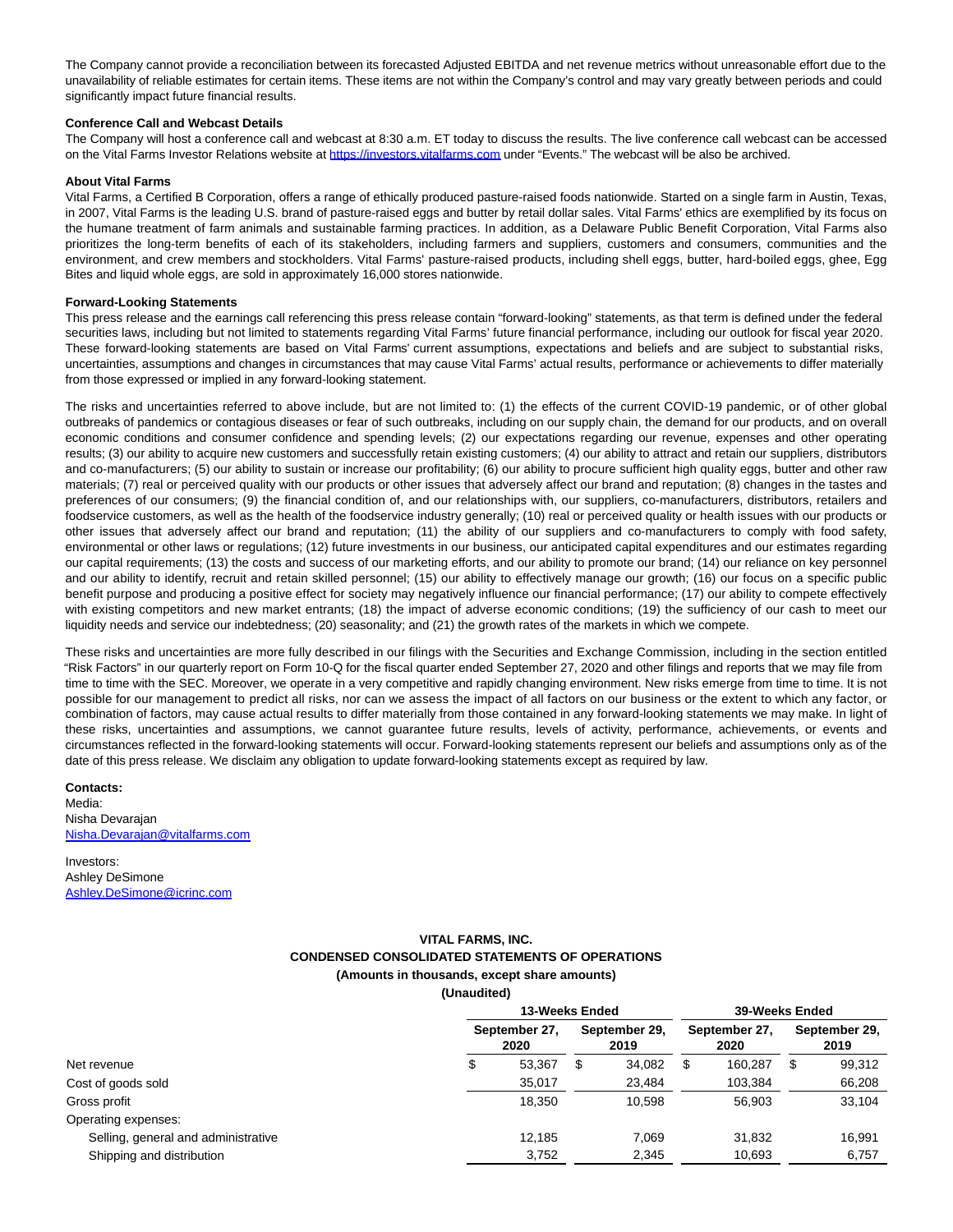| Total operating expenses                                             | 15,937     |     | 9,414      |       | 42,525     |   | 23,748     |
|----------------------------------------------------------------------|------------|-----|------------|-------|------------|---|------------|
| Income from operations                                               | 2,413      |     | 1,184      |       | 14,378     |   | 9,356      |
| Other (expense) income, net:                                         |            |     |            |       |            |   |            |
| Interest expense                                                     | (110)      |     | (85)       |       | (365)      |   | (250)      |
| Other (expense) income, net                                          | (21)       | 47  |            |       | (182)      |   | 1,369      |
| Total other (expense) income, net                                    | (131)      |     | (38)       |       | (547)      |   | 1,119      |
| Net income before income taxes                                       | 2,282      |     | 1,146      |       | 13,831     |   | 10,475     |
| Provision for income taxes                                           | 620        | 323 |            | 4,300 |            |   | 2,839      |
| Net income                                                           | 1,662      | 823 |            | 9,531 |            |   | 7,636      |
| Less: Net (loss) income attributable to noncontrolling interests     | (15)       | (6) |            | (54)  |            |   | 950        |
| Net income attributable to Vital Farms, Inc. common stockholders     | 1,677      |     | 829        |       | 9,585      |   | 6,686      |
| Net income per share attributable to Vital Farms, Inc. stockholders: |            |     |            |       |            |   |            |
| Basic:                                                               | \$<br>0.05 | S.  | 0.03       | S.    | 0.33       | S | 0.26       |
| Diluted:                                                             | 0.04       |     | 0.02       |       | 0.29       |   | 0.18       |
| Weighted average common shares outstanding:                          |            |     |            |       |            |   |            |
| Basic:                                                               | 34,044,994 |     | 25,929,923 |       | 28,664,914 |   | 26,197,567 |
| Diluted:                                                             | 39,111,018 |     | 37,472,406 |       | 33,275,902 |   | 36,959,507 |
|                                                                      |            |     |            |       |            |   |            |

## **VITAL FARMS, INC. CONDENSED CONSOLIDATED BALANCE SHEETS (Amounts in thousands, except share amounts)**

|                                                                                                                            | September 27,<br>2020 |             | December 29,<br>2019 |        |
|----------------------------------------------------------------------------------------------------------------------------|-----------------------|-------------|----------------------|--------|
|                                                                                                                            |                       | (Unaudited) |                      |        |
| <b>Assets</b>                                                                                                              |                       |             |                      |        |
| Current assets:                                                                                                            |                       |             |                      |        |
| Cash and cash equivalents                                                                                                  | \$                    | 112,619     | \$                   | 1,274  |
| Accounts receivable, net                                                                                                   |                       | 17,551      |                      | 16,108 |
| Inventories                                                                                                                |                       | 11,728      |                      | 12,947 |
| Income taxes receivable                                                                                                    |                       | 322         |                      | 1,615  |
| Prepaid expenses and other current assets                                                                                  |                       | 3,681       |                      | 2,706  |
| <b>Total current assets</b>                                                                                                |                       | 145,901     |                      | 34,650 |
| Property, plant and equipment, net                                                                                         |                       | 27,692      |                      | 22,458 |
| Notes receivable from related party                                                                                        |                       |             |                      | 831    |
| Goodwill                                                                                                                   |                       | 3,858       |                      | 3,858  |
| Deposits and other assets                                                                                                  |                       | 142         |                      | 151    |
| <b>Total assets</b>                                                                                                        | \$                    | 177,593     | \$                   | 61,948 |
| Liabilities, Redeemable Noncontrolling Interest, Redeemable Convertible Preferred Stock and<br><b>Stockholders' Equity</b> |                       |             |                      |        |
| <b>Current liabilities:</b>                                                                                                |                       |             |                      |        |
| Accounts payable                                                                                                           | \$                    | 16,052      | \$                   | 13,510 |
| <b>Accrued liabilities</b>                                                                                                 |                       | 7,933       |                      | 8,608  |
| Current portion of long-term debt                                                                                          |                       | 1,104       |                      | 2,160  |
| Lease obligation, current                                                                                                  |                       | 465         |                      | 449    |
| Contingent consideration, current                                                                                          |                       | 138         |                      | 270    |
| Income taxes payable                                                                                                       |                       | 364         |                      |        |
| <b>Total current liabilities</b>                                                                                           |                       | 26,056      |                      | 24,997 |
| Long-term debt, net of current portion                                                                                     |                       | 6,480       |                      | 2,896  |
| Lease obligation, net of current portion                                                                                   |                       | 447         |                      | 797    |
| Contingent consideration, non-current                                                                                      |                       | 32          |                      | 382    |
| Deferred tax liabilities, net                                                                                              |                       | 2,137       |                      | 755    |
| Other liability, non-current                                                                                               |                       | 422         |                      | 272    |
| <b>Total liabilities</b>                                                                                                   |                       | 35,574      |                      | 30,099 |
| Commitments and contingencies (Note 15)                                                                                    |                       |             |                      |        |
| Redeemable noncontrolling interest                                                                                         |                       | 175         |                      | 175    |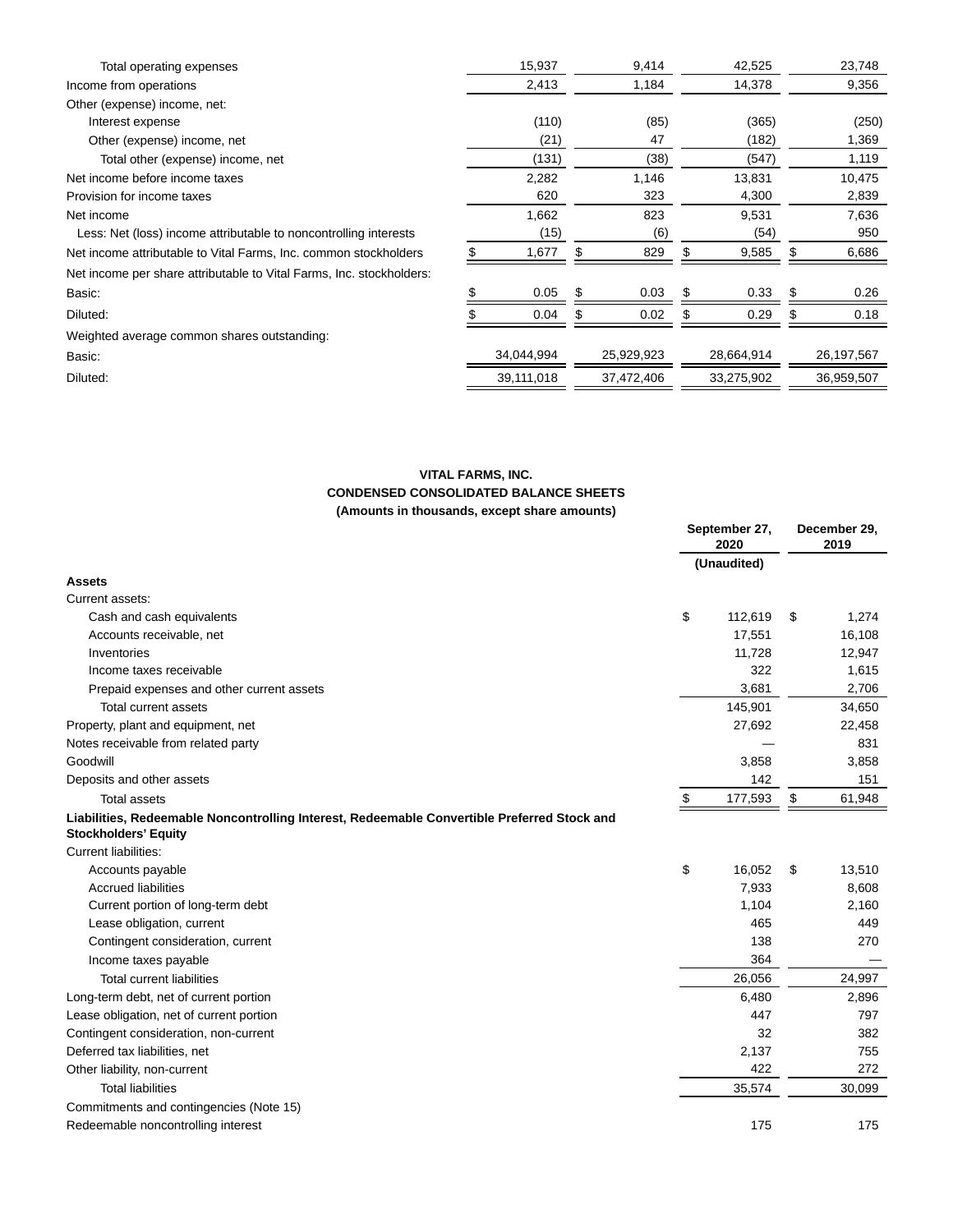| Redeemable convertible preferred stock (Series B, Series C and Series D), \$0.0001 par value per share; 0<br>and 8,192,876 shares authorized, issued, and outstanding as of September 27, 2020 (unaudited) and                                                                                                                                                                                        |           |    |           |
|-------------------------------------------------------------------------------------------------------------------------------------------------------------------------------------------------------------------------------------------------------------------------------------------------------------------------------------------------------------------------------------------------------|-----------|----|-----------|
| December 29, 2019; aggregate liquidation preference of \$0 and \$40,436 as of September 27, 2020                                                                                                                                                                                                                                                                                                      |           |    |           |
| (unaudited) and December 29, 2019                                                                                                                                                                                                                                                                                                                                                                     |           |    | 23,036    |
| Stockholders' equity:                                                                                                                                                                                                                                                                                                                                                                                 |           |    |           |
| Common stock, \$0.0001 par value per share, 310,000,000 and 40,348,565 shares authorized as of<br>September 27, 2020 (unaudited) and December 29, 2019; 39,432,161 and 31,429,898 shares issued as<br>of September 27, 2020 (unaudited) and December 29, 2019, respectively; 39,432,161 and 25,934,980<br>shares outstanding as of September 27, 2020 (unaudited) and December 29, 2019, respectively | 5         |    | 3         |
| Treasury stock, at cost, 5,494,918 common shares as of September 27, 2020 (unaudited) and December<br>29, 2019                                                                                                                                                                                                                                                                                        | (16, 276) |    | (16, 276) |
| Additional paid-in capital                                                                                                                                                                                                                                                                                                                                                                            | 143,265   |    | 19,593    |
| Retained earnings                                                                                                                                                                                                                                                                                                                                                                                     | 14,825    |    | 5,239     |
| Total stockholders' equity attributable to Vital Farms, Inc. stockholders                                                                                                                                                                                                                                                                                                                             | 141,819   |    | 8,559     |
| Noncontrolling interests                                                                                                                                                                                                                                                                                                                                                                              | 25        |    | 79        |
| Total stockholders' equity                                                                                                                                                                                                                                                                                                                                                                            | 141,844   | £. | 8,638     |
| Total liabilities, redeemable noncontrolling interest, redeemable convertible preferred stock and<br>stockholders' equity                                                                                                                                                                                                                                                                             | 177,593   |    | 61,948    |

## **VITAL FARMS, INC. CONDENSED CONSOLIDATED STATEMENT OF CASH FLOWS (Amounts in thousands) (Unaudited)**

|                                                                                                       |                       | 39-Weeks Ended |                       |          |
|-------------------------------------------------------------------------------------------------------|-----------------------|----------------|-----------------------|----------|
|                                                                                                       | September 27,<br>2020 |                | September 29,<br>2019 |          |
| Cash flows provided by operating activities:                                                          |                       |                |                       |          |
| Net income                                                                                            | \$                    | 9,531          | \$                    | 7,636    |
| Adjustments to reconcile net income to net cash provided by operating activities:                     |                       |                |                       |          |
| Depreciation and amortization                                                                         |                       | 1,568          |                       | 1,119    |
| Non-cash interest expense                                                                             |                       | 5              |                       | 16       |
| Bad debt recovery                                                                                     |                       | (63)           |                       |          |
| Inventory provisions                                                                                  |                       | 155            |                       | (137)    |
| Change in fair value of contingent consideration                                                      |                       | (342)          |                       | 53       |
| Stock-based compensation expense                                                                      |                       | 1,481          |                       | 576      |
| Loss on write-off of construction in progress                                                         |                       | 259            |                       |          |
| Deferred taxes                                                                                        |                       | 1,382          |                       |          |
| Non-cash interest income                                                                              |                       | (14)           |                       | (106)    |
| Changes in operating assets and liabilities:                                                          |                       |                |                       |          |
| Accounts receivable                                                                                   |                       | (1,380)        |                       | (3,320)  |
| Inventories                                                                                           |                       | 1,063          |                       | (9, 481) |
| Income taxes receivable                                                                               |                       | 1,293          |                       |          |
| Income taxes payable                                                                                  |                       | 364            |                       | 660      |
| Prepaid expenses and other current assets                                                             |                       | (1,970)        |                       | 42       |
| Deposits and other assets                                                                             |                       | 11             |                       | 77       |
| Accounts payable                                                                                      |                       | 2,207          |                       | 1,928    |
| Accrued liabilities and other liabilities                                                             |                       | (507)          |                       | 1,039    |
| Net cash provided by operating activities                                                             | \$                    | 15,043         | \$                    | 102      |
| Cash flows used in investing activities:                                                              |                       |                |                       |          |
| Purchases of property, plant and equipment                                                            |                       | (6, 728)       |                       | (3,089)  |
| Notes receivable provided to related parties                                                          |                       |                |                       | (4,000)  |
| Repayment of notes receivable provided to related parties                                             |                       | 846            |                       |          |
| Net cash used in investing activities                                                                 | \$                    | (5,882)        | \$                    | (7,089)  |
| Cash flows provided by (used in) financing activities:                                                |                       |                |                       |          |
| Proceeds from issuance of common stock pursuant to the initial public offering, net of issuance costs |                       | 99,671         |                       |          |
| Proceeds from borrowings under term loan                                                              |                       | 5,000          |                       |          |
| Proceeds from borrowings under equipment loan                                                         |                       | 1,461          |                       |          |
| Proceeds from Paycheck Protection Program loan                                                        |                       | 2,593          |                       |          |
| Proceeds from issuance of common stock, net of issuance costs                                         |                       |                |                       | 14.097   |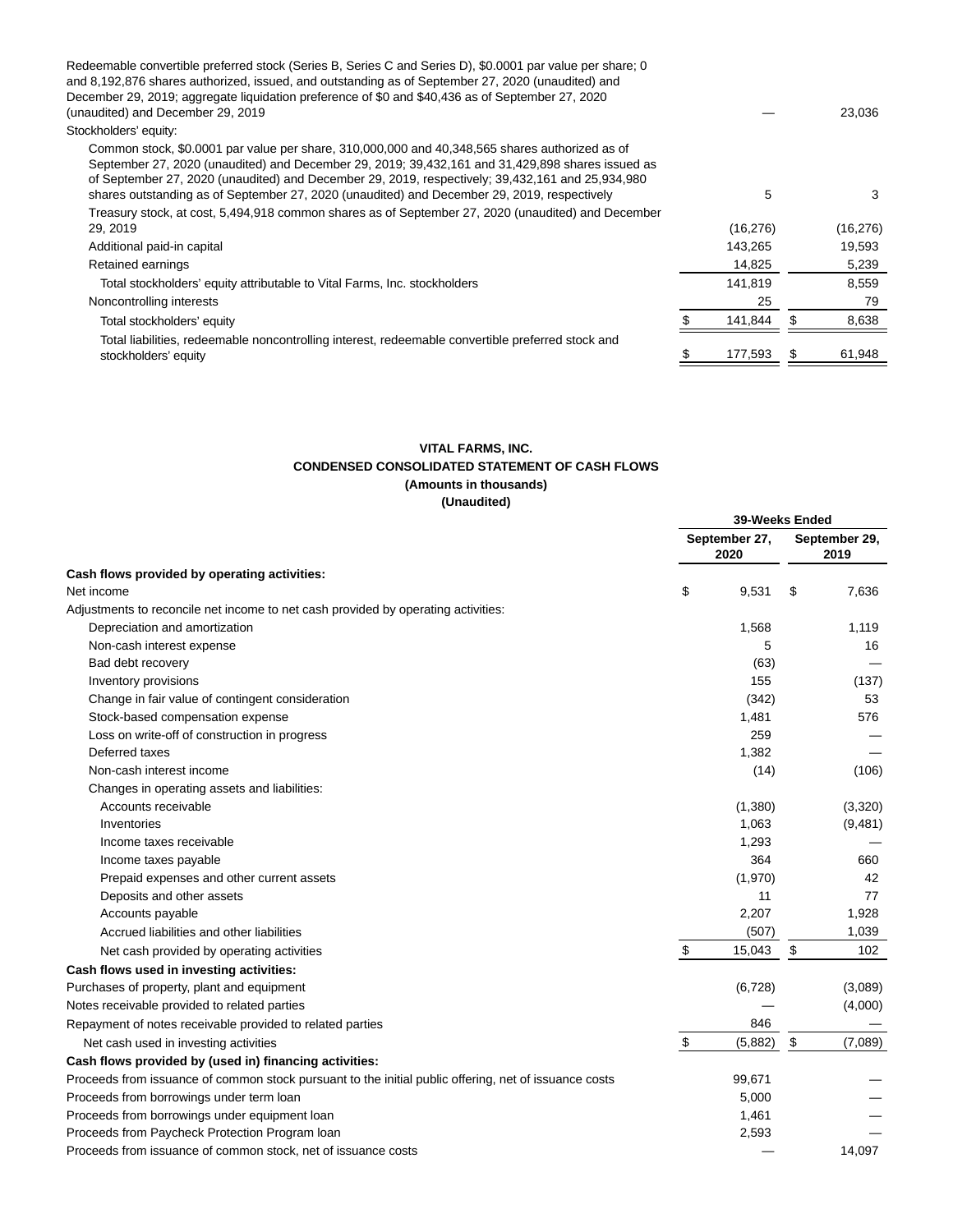| Repayment of revolving line of credit                                                           |    | (1,325) |    |          |
|-------------------------------------------------------------------------------------------------|----|---------|----|----------|
| Repayment of equipment loan                                                                     |    | (2,015) |    |          |
| Repayment of term loan                                                                          |    | (618)   |    | (503)    |
| Repayment of Paycheck Protection Program Ioan                                                   |    | (2,593) |    |          |
| Repurchase of common stock                                                                      |    |         |    | (14,289) |
| Payment of contingent consideration                                                             |    | (140)   |    | (322)    |
| Principal payments under finance lease obligation                                               |    | (335)   |    | (319)    |
| Proceeds from exercise of stock options                                                         |    | 203     |    | 218      |
| Proceeds from exercise of warrant                                                               |    | 282     |    |          |
| Net cash provided by (used in) financing activities                                             | S  | 102,184 | S  | (1, 118) |
| Net increase in cash and cash equivalents                                                       | \$ | 111,345 | \$ | (8, 105) |
| Cash and cash equivalents at beginning of the period                                            |    | 1,274   |    | 11,815   |
| Cash and cash equivalents at end of the period                                                  |    | 112,619 |    | 3,710    |
| Supplemental disclosure of cash flow information:                                               |    |         |    |          |
| Cash paid for interest                                                                          | \$ | 358     | S  | 265      |
| Cash paid for income taxes                                                                      | \$ | 1,150   | \$ | 2,056    |
| Supplemental disclosure of non-cash investing and financing activities:                         |    |         |    |          |
| Purchases of property, plant and equipment included in accounts payable and accrued liabilities | \$ | 331     | \$ | 122      |

#### **Non-GAAP Financial Measures**

We report our financial results in accordance with GAAP. However, management believes that Adjusted EBITDA, a non-GAAP financial measure, provides investors with additional useful information in evaluating our performance.

We calculate Adjusted EBITDA as net income, adjusted to exclude: (1) depreciation and amortization; (2) provision for income taxes; (3) stock-based compensation expense; (4) interest expense; (5) interest income; (6) change in fair value of contingent consideration; and (7) net litigation settlement gain.

Adjusted EBITDA is a financial measure that is not required by, or presented in accordance with GAAP. We believe that Adjusted EBITDA, when taken together with our financial results presented in accordance with GAAP, provides meaningful supplemental information regarding our operating performance and facilitates internal comparisons of our historical operating performance on a more consistent basis by excluding certain items that may not be indicative of our business, results of operations or outlook. In particular, we believe that the use of Adjusted EBITDA is helpful to our investors as it is a measure used by management in assessing the health of our business, determining incentive compensation and evaluating our operating performance, as well as for internal planning and forecasting purposes.

Adjusted EBITDA is presented for supplemental informational purposes only, has limitations as an analytical tool and should not be considered in isolation or as a substitute for financial information presented in accordance with GAAP. Some of the limitations of Adjusted EBITDA include that (1) it does not properly reflect capital commitments to be paid in the future, (2) although depreciation and amortization are non-cash charges, the underlying assets may need to be replaced and Adjusted EBITDA does not reflect these capital expenditures, (3) it does not consider the impact of stock-based compensation expense, (4) it does not reflect other non-operating expenses, including interest expense, (5) it does not consider the impact of any contingent consideration liability valuation adjustments and (6) it does not reflect tax payments that may represent a reduction in cash available to us. In addition, our use of Adjusted EBITDA may not be comparable to similarly titled measures of other companies because they may not calculate Adjusted EBITDA in the same manner, limiting its usefulness as a comparative measure. Because of these limitations, when evaluating our performance, you should consider Adjusted EBITDA alongside other financial measures, including our net income and other results stated in accordance with GAAP.

The following table presents a reconciliation of Adjusted EBITDA to net income, the most directly comparable financial measure stated in accordance with GAAP, for the quarters presented:

|                                                      | 13-Weeks Ended |                                                |  | 39-Weeks Ended        |  |            |                          |         |
|------------------------------------------------------|----------------|------------------------------------------------|--|-----------------------|--|------------|--------------------------|---------|
|                                                      |                | September 29,<br>September 27,<br>2019<br>2020 |  | September 27,<br>2020 |  |            | September<br>29.<br>2019 |         |
|                                                      |                |                                                |  | (in thousands)        |  |            |                          |         |
| Net income                                           | \$             | $1,662$ \$                                     |  | 823 \$                |  | $9,531$ \$ |                          | 7,636   |
| Depreciation and amortization                        |                | 614                                            |  | 370                   |  | 1,568      |                          | 1,119   |
| Provision for income tax                             |                | 620                                            |  | 323                   |  | 4,300      |                          | 2,839   |
| Stock-based compensation expense                     |                | 737                                            |  | 290                   |  | 1,481      |                          | 576     |
| Interest expense                                     |                | 110                                            |  | 85                    |  | 365        |                          | 250     |
| Change in fair value of contingent consideration (1) |                | 8                                              |  | 15                    |  | (342)      |                          | 53      |
| Interest income                                      |                | (10)                                           |  | (45)                  |  | (24)       |                          | (140)   |
| Net litigation settlement gain (2)                   |                |                                                |  |                       |  | (20)       |                          | (1,200) |
| <b>Adjusted EBITDA</b>                               |                | $3,741$ \$                                     |  | $1,861$ \$            |  | 16,859 \$  |                          | 11,133  |